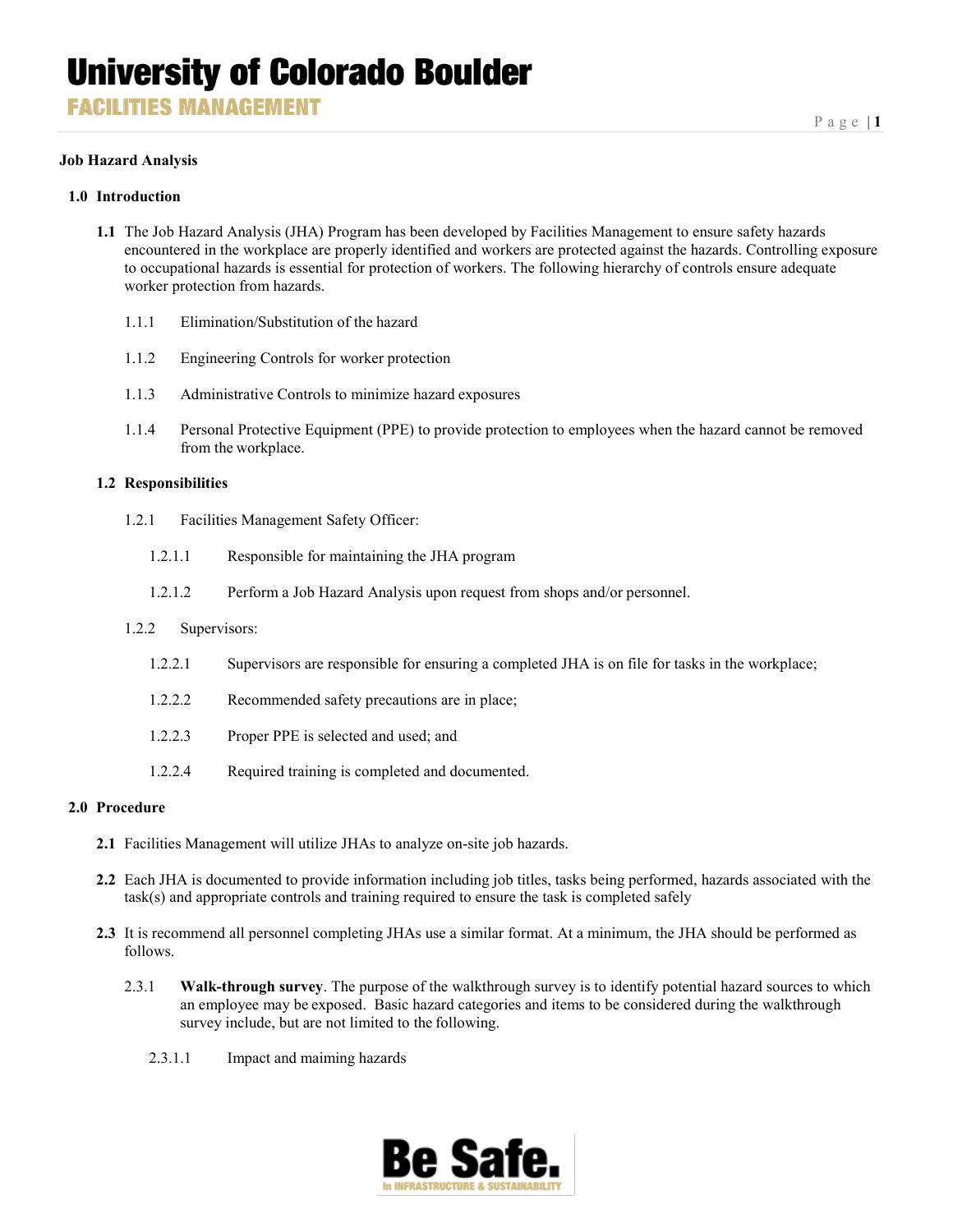**FACILITIES MANAGEMENT** 

| 2.3.1.2  | Harmful dusts, mists and particles                                                                                                                                                                                                                                                                                                                                                       |
|----------|------------------------------------------------------------------------------------------------------------------------------------------------------------------------------------------------------------------------------------------------------------------------------------------------------------------------------------------------------------------------------------------|
| 2.3.1.3  | Confined Spaces (low O2, hazardous atmospheres)                                                                                                                                                                                                                                                                                                                                          |
| 2.3.1.4  | Blood borne pathogens                                                                                                                                                                                                                                                                                                                                                                    |
| 2.3.1.5  | General material handling and lifting                                                                                                                                                                                                                                                                                                                                                    |
| 2.3.1.6  | Chemical exposure (inhalation and contact)                                                                                                                                                                                                                                                                                                                                               |
| 2.3.1.7  | Electrically energized equipment                                                                                                                                                                                                                                                                                                                                                         |
| 2.3.1.8  | Toxic gases                                                                                                                                                                                                                                                                                                                                                                              |
| 2.3.1.9  | Cold/Heat                                                                                                                                                                                                                                                                                                                                                                                |
| 2.3.1.10 | Sharps and sharp objects                                                                                                                                                                                                                                                                                                                                                                 |
| 2.3.1.11 | Machinery                                                                                                                                                                                                                                                                                                                                                                                |
| 2.3.1.12 | Elevated work surfaces requiring fall protection                                                                                                                                                                                                                                                                                                                                         |
| 2.3.1.13 | Hot Work                                                                                                                                                                                                                                                                                                                                                                                 |
| 2.3.1.14 | Hazardous Noise                                                                                                                                                                                                                                                                                                                                                                          |
| 2.3.1.15 | Within the hazard categories, specific hazard sources should be identified. Typical hazard sources<br>include, but are not limited to the following.                                                                                                                                                                                                                                     |
|          | Motions that may result in the employee hitting, or being hit by an object<br>Repetitive motions, which may lead to injury<br>Chemical exposures (inhalation, absorption, ingestion)<br>Sources of high/low temperatures that could result in burns<br>Dust sources<br>Sources of light radiation (welding, high power lighting)<br>Sharp objects<br>Sources of rolling or pinch hazards |
|          | <b>Electrical hazards</b>                                                                                                                                                                                                                                                                                                                                                                |

- Biological hazards
- Dangerous machinery (power tools, material handling equipment)
- Environmental conditions, which may result in injury
- Elevated work surfaces where fall hazards exist
- Noise sources, which may expose worker to excessive sound levels
- 2.3.2 **Controlling Hazards**. Once specific hazards are identified for employees, it is the responsibility of the JHA author to evaluate each hazard and determine the appropriate control method. Facilities Management employs the following hierarchy of hazard controls to mitigate workplace hazards.
	- 2.3.2.1 **Elimination/Substitution**: If the hazard can feasibly be removed from the workplace or can be substituted by a less hazardous operation, this is the first option. Elimination of the hazard ensures the

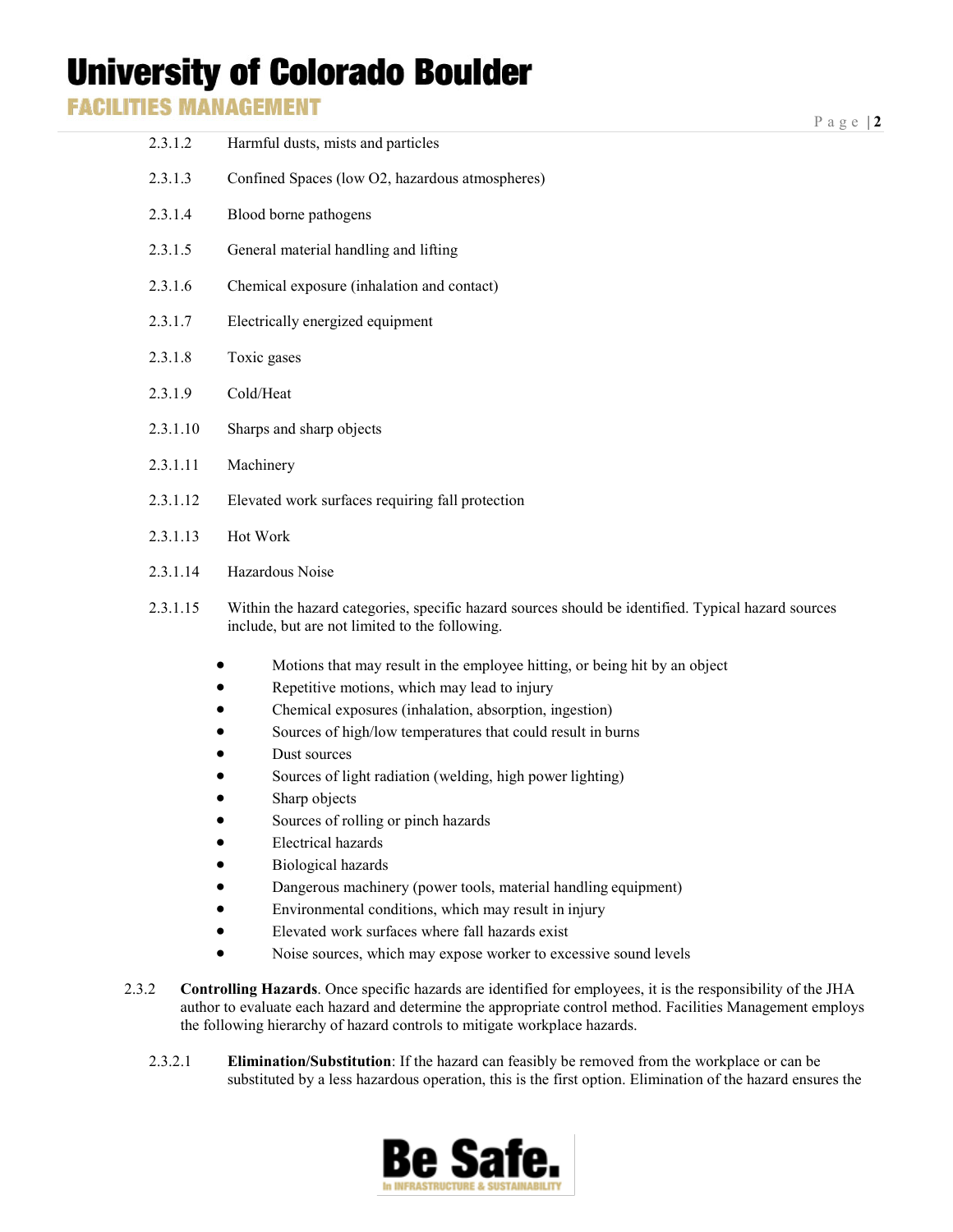### **FACILITIES MANAGEMENT**

worker will not be exposed and the injury/illness risk is eliminated along with the hazard.

- 2.3.2.2 **Engineering Controls**: Utilizing design and engineering, the hazard is mitigated and does not present an exposure hazard to the employee. An example of engineering controls is the use of ventilation (fume hood, snorkel vent) to evacuate hazardous fumes, mists, or vapors from the workplace preventing inhalation by employees.
- 2.3.2.3 **Administrative Controls**: Administrative controls minimize the identified hazard by implementing specific standard operating procedures into the workplace. An example of an administrative control is worker rotation to prevent repetitive motion injuries.
- 2.3.2.4 **Personal Protective Equipment (PPE)**: The use of PPE is considered a last defense against workplace hazards. However, certain job duties require the use of PPE as the only measure of protection against a hazard. If PPE is the chosen method of protection, it must be selected, provided and utilized as outlined in this program.
- 2.3.3 **Personal Protective Equipment**. PPE must be selected to ensure an appropriate level of protection is provided to employees to protect them against known hazards in the workplace.
	- 2.3.3.1 To properly select PPE, conduct and document a PPE assessment for each work task or job duty.
	- 2.3.3.2 Select PPE appropriate for the hazard identified. PPE must comply with applicable American National Standards Institute (ANSI) requirements. When selecting PPE for protection against a job hazard, the following should be considered.
		- **Eye and Face Protection**: Employees must be provided eye protection when there is a potential for eye/face injury from flying particles, toxic chemicals, thermal or radiation hazards, and lasers. PPE must be adequate to protect the worker from the hazard present and meet the ANSI Z87.1- 1989 standard.
		- **Hand Protection**: When there is a potential for cuts, lacerations, punctures, chemical/thermal burns, temperature extremes, biological/infectious materials, and absorption through the skin by chemicals, the employee must be provide appropriate hand protection to prevent injury. Hand protection must be selected according to the hazard present and shall afford the appropriate level of protection to the employee.
		- **Foot Protection**: Employees working in areas where there is a danger of slipping, objects falling on or compression injuries, piercing the sole and where feet may be exposed to electrical or chemical hazard, the employer must provide foot protection. Foot protection shall provide adequate means of injury prevention from the hazards encountered in the workplace.
		- **Body Protection**: Work duties presenting hazards, which may contact the employee's body, should be addressed through appropriate body protection. This may include chemically resistant aprons, disposable suits, lab coats, electrical safety clothing, and cut resistant materials. Protective body equipment must be selected to provide protection against the identified hazard.
		- **Hearing Protection**: Workers exposed to excessive noise as part of their job duties may be required to wear hearing protection.
		- **Respiratory Protection**: Workers exposed to respiratory/inhalation hazards may be required to wear a respiratory as a means of protection against the hazard. Any employee required to wear a respirator must follow the Facilities Management Respiratory Program.
		- **Fall Protection**: Workers exposed to fall hazards shall comply with the Facilities Management Elevated Work and Fall Protection Program. A competent person, assigned under the Fall Protection Program must be involved in decisions related to fall hazards.
	- 2.1.3.2 Once the appropriate PPE is selected, the employer/supervisor/EHS must properly communicate the